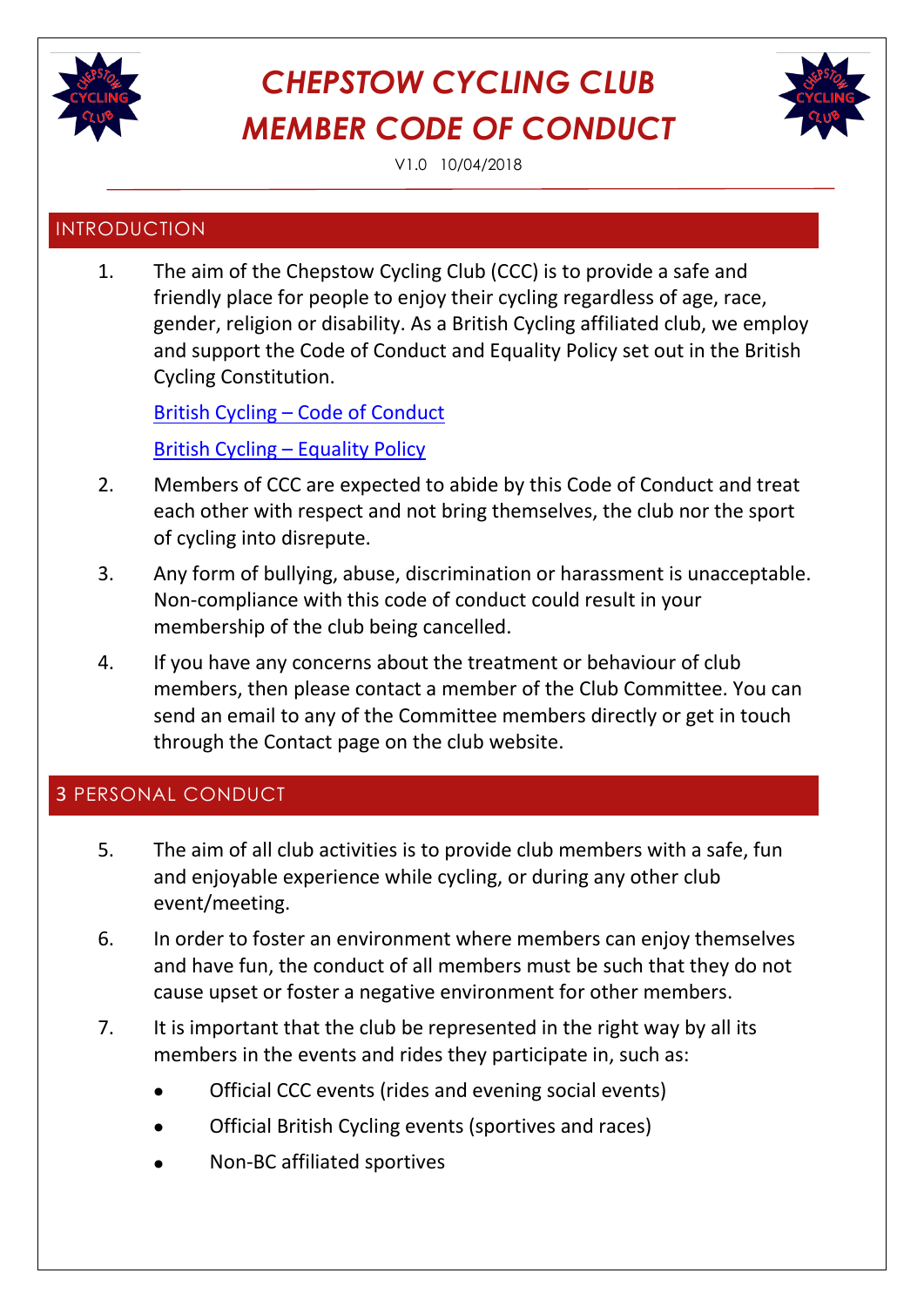



V1.0 10/04/2018

8. As a member of the club, you also represent CCC. You should follow the Highway Code and act in a respectful manner to fellow club members and all other cyclists and road users at all times.

### SOCIAL MEDIA

- 9. CCC relies on social media to communicate with club members and provide non-members with a view of the club. As such, all comments posted on the club social media sites, and blogs reflect the club.
- 10. It is also important that the club is represented online, in the right way by club members. As a club member, your comments/posts also represent CCC.
- 11. Comments/posts on social media sites or blogs, must be made in a respectful and considerate manner. The club committee will moderate all posts.
- 12. If any club members read any posts/comments which they believe are inappropriate, they should notify any committee member directly or use the website Contact page.

### PARENTS AND CARERS

- 13. If you are a parent of a youth rider participating in CCC activities, **you must agree to and follow this Parent & Carer Code of Conduct**.
- 14. Inform the coach of any specific health requirements or medical conditions of my child in advance of the coaching session by completion of a club membership form or a parental consent form.
- 15. Advise the coach if my child has to leave early or is being collected by someone other than a parent/carer, giving details of the arrangement including who will be collecting my child, when and at what time.
- 16. Encourage my child to learn the rules and play within them.
- 17. Discourage unfair play and arguing with officials.
- 18. Help my child to recognise good performance, not just results.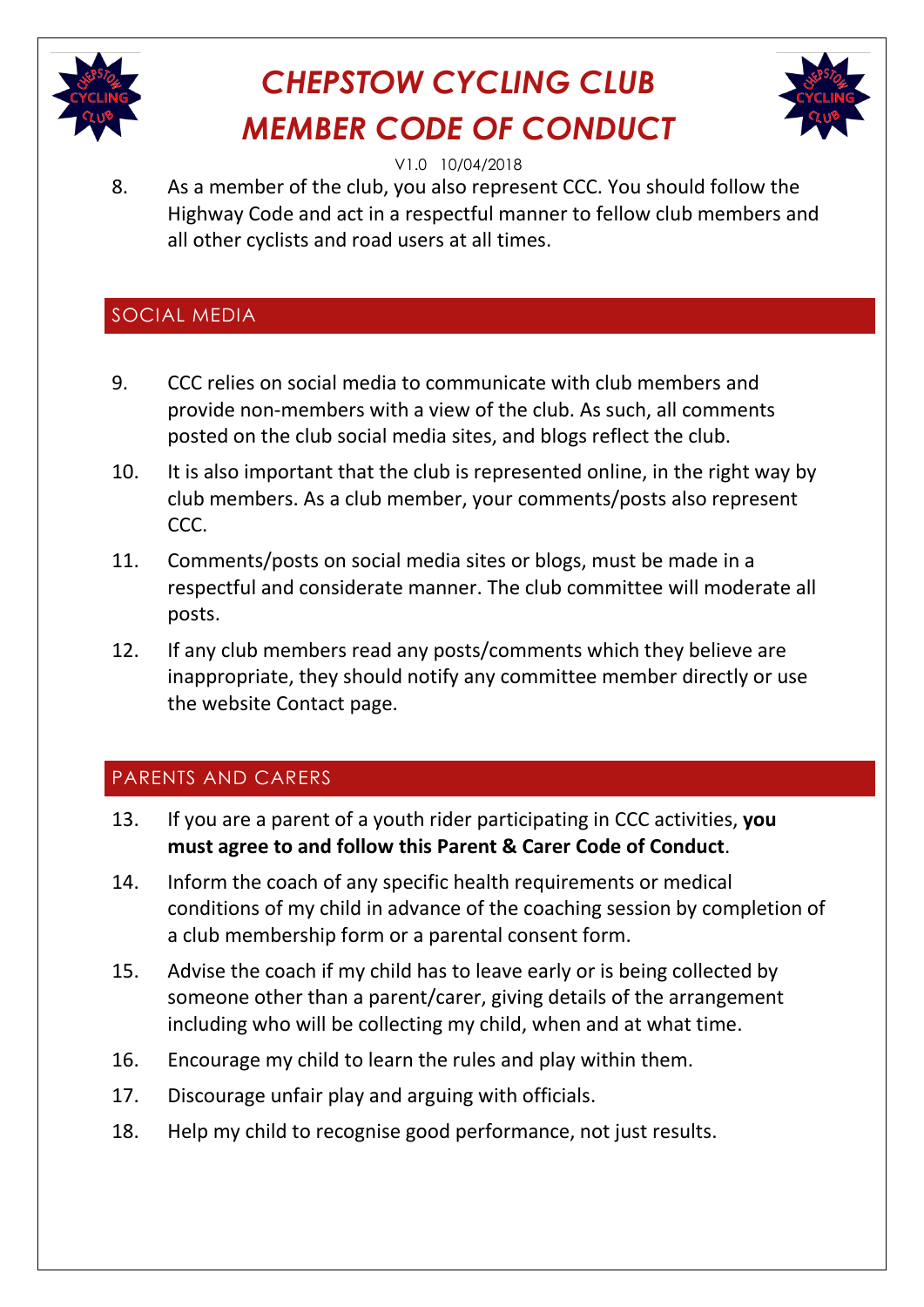



#### V1.0 10/04/2018

- 19. Set a good example by recognising fair play and applauding the good performances of all.
- 20. Never punish or abuse a child for losing or making mistakes.
- 21. Publicly accept officials' judgments and teach children to do likewise.
- 22. Support my child's involvement and help him/her to enjoy his/her sport.
- 23. Use correct and proper language at all times.
- 24. Remember that children participate in sport for their enjoyment, not the parents/carers.
- 25. Support all efforts to remove verbal and physical abuse from sporting activities.
- 26. Respect the rights, dignity and worth of every young person regardless of their gender, ability, disability, cultural background or religion.
- 27. Show appreciation and respect for coaches, officials and administrators. Remember, without them, your child could not participate.
- **28. If any member is concerned about the behaviour/conduct of any individual towards a junior/youth at a club event, they must inform a club welfare officer as soon as possible. If any member believes any child is in any form of danger, at any time they must contact the police.**

### JUNIOR MEMBERS (UNDER 18)

- 29. If you are a junior rider taking part in CCC activities**, you must read and follow this Junior Member Code of Conduct**.
- 30. Arrive for training and competition in good time to prepare properly.
- 31. Wear suitable kit (including a helmet) and clothing for all cycling activity sessions, as agreed with the coach.
- 32. Play within the rules and respect officials and all their decisions.
- 33. Control my temper verbal abuse of officials and other riders, or deliberately distracting/provoking an opponent is not acceptable or permitted behaviour in any sport.